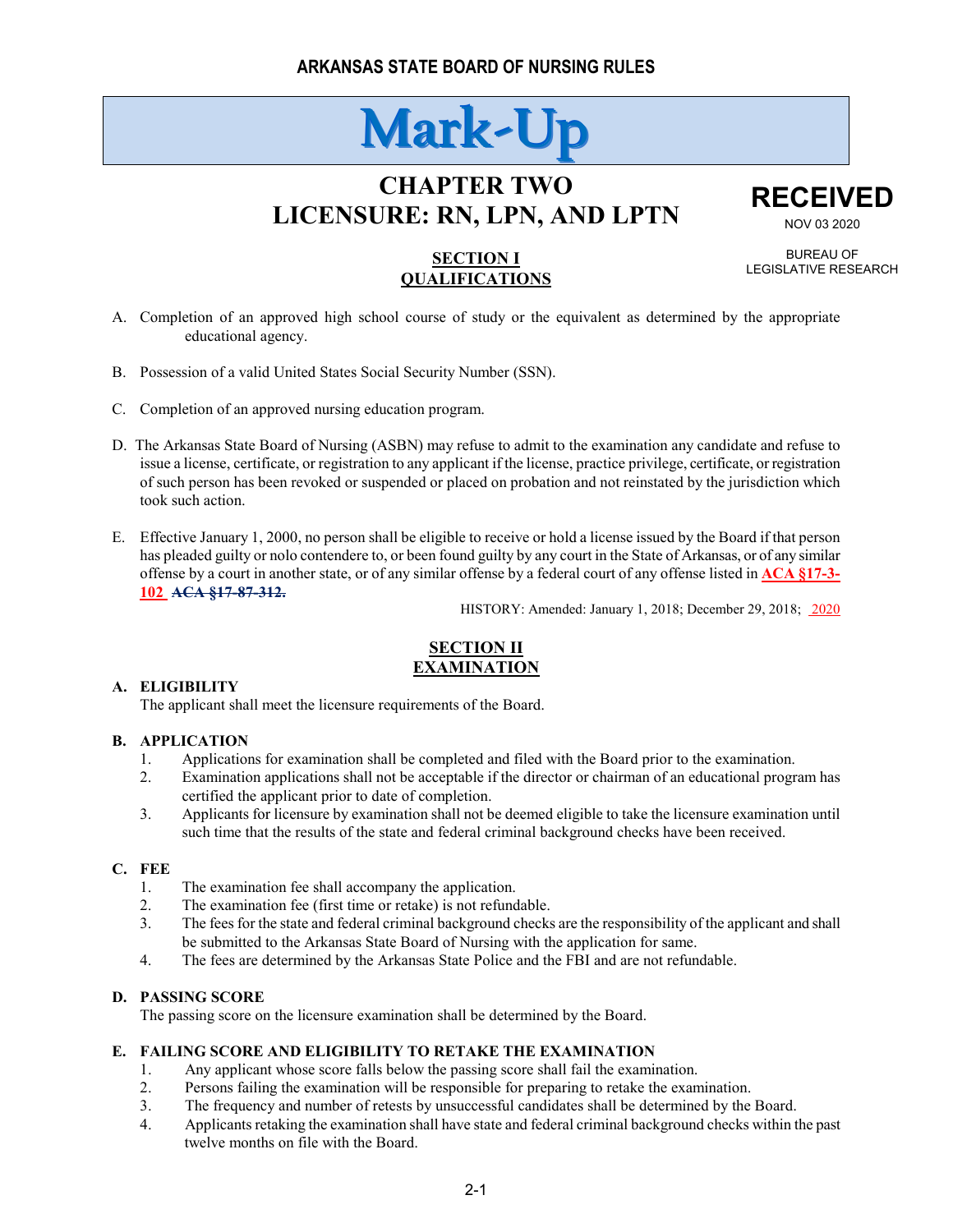# **Mark-Up**

### **F. RESULTS**

- 1. Examination results shall not be released until the applicant's official transcript is received from the school.
- 2. Examination results shall be made available to all applicants and to their respective schools.

# **G. INTERNATIONALLY EDUCATED NURSES**

- 1. The applicant must present evidence of:
	- a. Graduation from an approved or accredited school of nursing as a registered nurse or first-level nurse.
	- b. Licensure or proof of eligibility for licensure in the country of graduation.
	- c. Theory and practice in medical, surgical, pediatric, obstetric, and psychiatric nursing which is substantially similar in length and content to that in equivalent Arkansas Board approved nursing programs at the time of application as verified by a credentials review agency.
	- d. State and federal criminal background checks within the past twelve months on file with the Board.
	- e. Credentials review by a Board approved credentialing evaluation agency, which includes verification of the candidate's education, training, experience, and licensure with respect to the statutory and regulatory requirements for the nursing profession, as well as oral and written competence in English.
- 2. Applicants shall be required to take such licensure examinations as required of Arkansas Board approved nursing education programs.

### **H. EQUIVALENCIES**

- 1. LPTN to LPN: Candidates holding LPTN licensure who completed Arkansas Board approved LPTN programs after March 18, 1980, may be admitted to the LPN licensure examination provided they are otherwise qualified.
- 2. RN examination failures: Graduates of Board approved RN programs, upon submission of an official transcript directly from the school, and a copy of their RN examination failure results, may be admitted to the PN licensure examination provided they are otherwise qualified.

#### **I. DEFERRED ACTION FOR CHILDHOOD ARRIVALS (DACA)**

- 1. Arkansas State Board of Nursing may grant a license to an individual who, in addition to fulfilling the requirements to practice nursing in this state, satisfies the following requirements:
	- a. The United States Department of Homeland Security has approved the individual's request for exemption under the Deferred Action for Childhood Arrivals policy (DACA);
	- b. The individual's exemption status under the Deferred Action for Childhood Arrivals policy has not expired or has been properly renewed;
	- c. The individual has a current and valid employment authorization document issued by the United States Citizen and Immigration Service;
	- d. The individual does not have a criminal record of felonies or serious misdemeanors.
- 2. If at any time after licensure, the individual's exemption status under the Deferred Action for Childhood Arrivals expires or is withdrawn for any reason the individual shall immediately surrender their license. If the individual fails to surrender their license, the Arkansas State Board of Nursing shall suspend or not renew the individual's license.

HISTORY: Amended: January 1, 2018 Amended July 1, 2020

# **SECTION III INTERSTATE NURSE LICENSURE COMPACT**

- A. DEFINITIONS SECTION 100
- (1) "Commission" means the Interstate Commission of Nurse Licensure Compact Administrators.
- (2) "Compact" means the Nurse Licensure Compact that became effective on July 20, 2017 and implemented on January 19, 2018.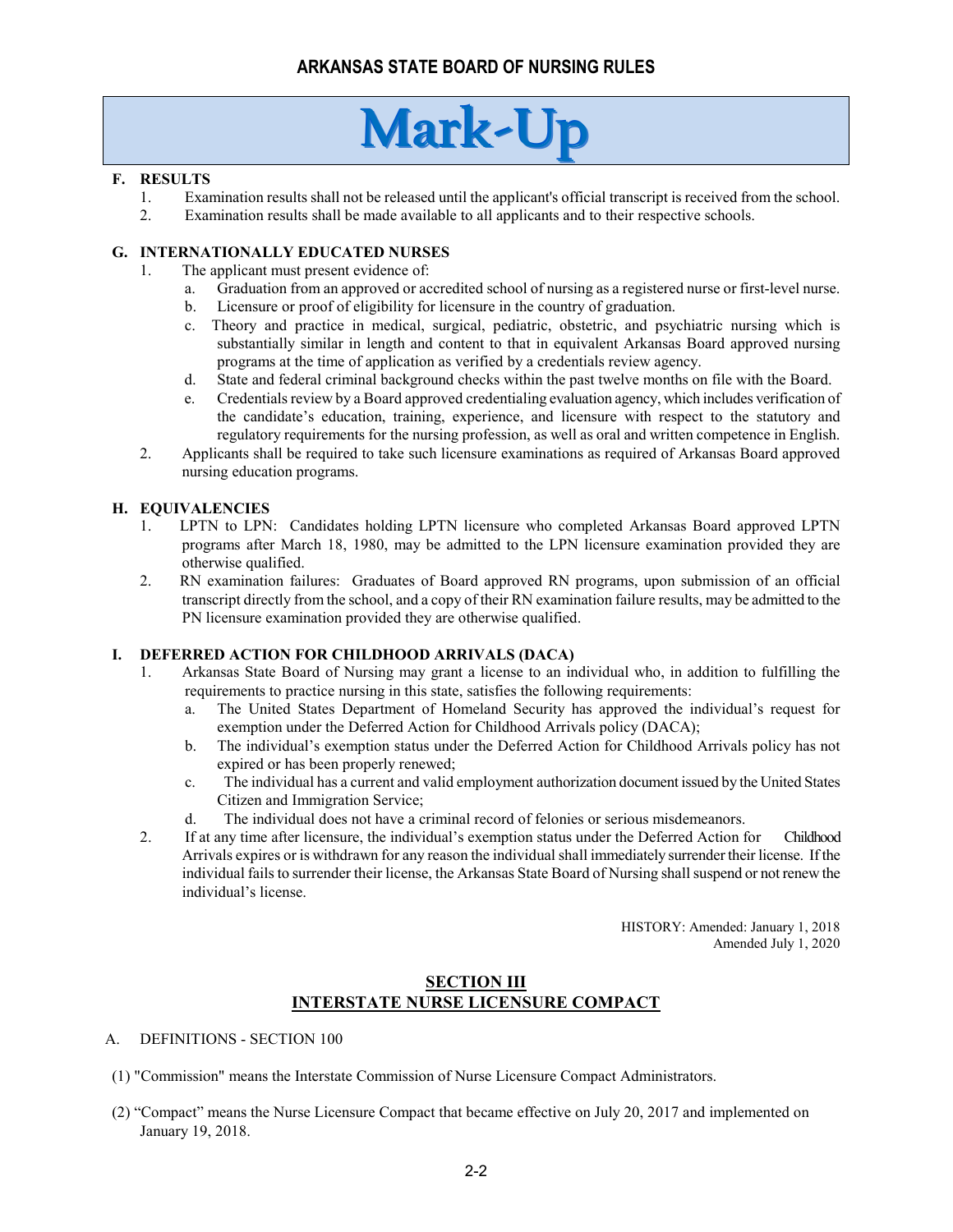# **Mark-Up**

- (3) "Convert" means to change a multistate license to a single-state license if a nurse changes primary state of residence by moving from a party state to a non-party state; or to change a single-state license to a multistate license once any disqualifying events are eliminated.
- (4) "Deactivate" means to change the status of a multistate license or privilege to practice.
- (5) "Director" means the individual referred to in Article IV of the Interstate Commission of Nurse Licensure Compact Administrators Bylaws.
- (6) "Disqualifying Event" means an incident, which results in a person becoming disqualified or ineligible to retain or renew a multistate license. These include but are not limited to the following: any adverse action resulting in an encumbrance, current participation in an alternative program, a misdemeanor offense related to the practice of nursing (which includes, but is not limited to, an agreed disposition), or a felony offense (which includes, but is not limited to, an agreed disposition).
- (7) "Independent credentials review agency" means a non-governmental evaluation agency that verifies and certifies that foreign nurse graduates have graduated from nursing programs that are academically equivalent to nursing programs in the United States.
- (8) "Licensure" includes the authority to practice nursing granted through the process of examination, endorsement, renewal, reinstatement and/or reactivation.
- (9) "Prior Compact" means the Nurse Licensure Compact that was in effect until January 19, 2018.
- (10) "Unencumbered license" means a license that authorizes a nurse to engage in the full and unrestricted practice of nursing.

#### B. COORDINATED LICENSURE INFORMATION SYSTEM - SECTION 200

#### 201. UNIFORM DATA SET AND LEVELS OF ACCESS

- (1) The Compact Administrator of each party state shall furnish uniform data to the Coordinated Licensure Information System, which shall consist of the following:
	- (a) the nurse's name;
	- (b) jurisdiction of licensure;
	- (c) license expiration date;
	- (d) licensure classification, license number and status;
	- (e) public emergency and final disciplinary actions, as defined by the contributing state authority;
	- (f) a change in the status of a disciplinary action or licensure encumbrance;
	- (g) status of multistate licensure privileges;
	- (h) current participation by the nurse in an alternative program;
	- (i) information that is required to be expunged by the laws of a party state;
	- (j) the applicant or nurse's United States social security number;
	- (k) current significant investigative information; and
	- (l) a correction to a licensee's data.
- (2) The public shall have access to items  $(1)(a)$  through  $(g)$  and information about a licensee's participation in an alternative program to the extent allowed by state law.
- (3) In the event a nurse asserts that any Coordinated Licensure Information System data is inaccurate, the burden shall be upon the nurse to provide evidence in a manner determined by the party state that substantiates such claim.
- (4) A party state shall report the items in the uniform data set to the Coordinated Licensure Information System within fifteen (15) calendar days of the date on which the action is taken.

#### 202. QUERYING THE COORDINATED LICENSURE INFORMATION SYSTEM

(1) Upon application for multistate licensure, with the exception of renewal by a nurse, a party state shall query the Coordinated Licensure Information System to determine the applicant's current licensure status, previous disciplinary action(s), current participation in an alternative program, and any current significant investigative information.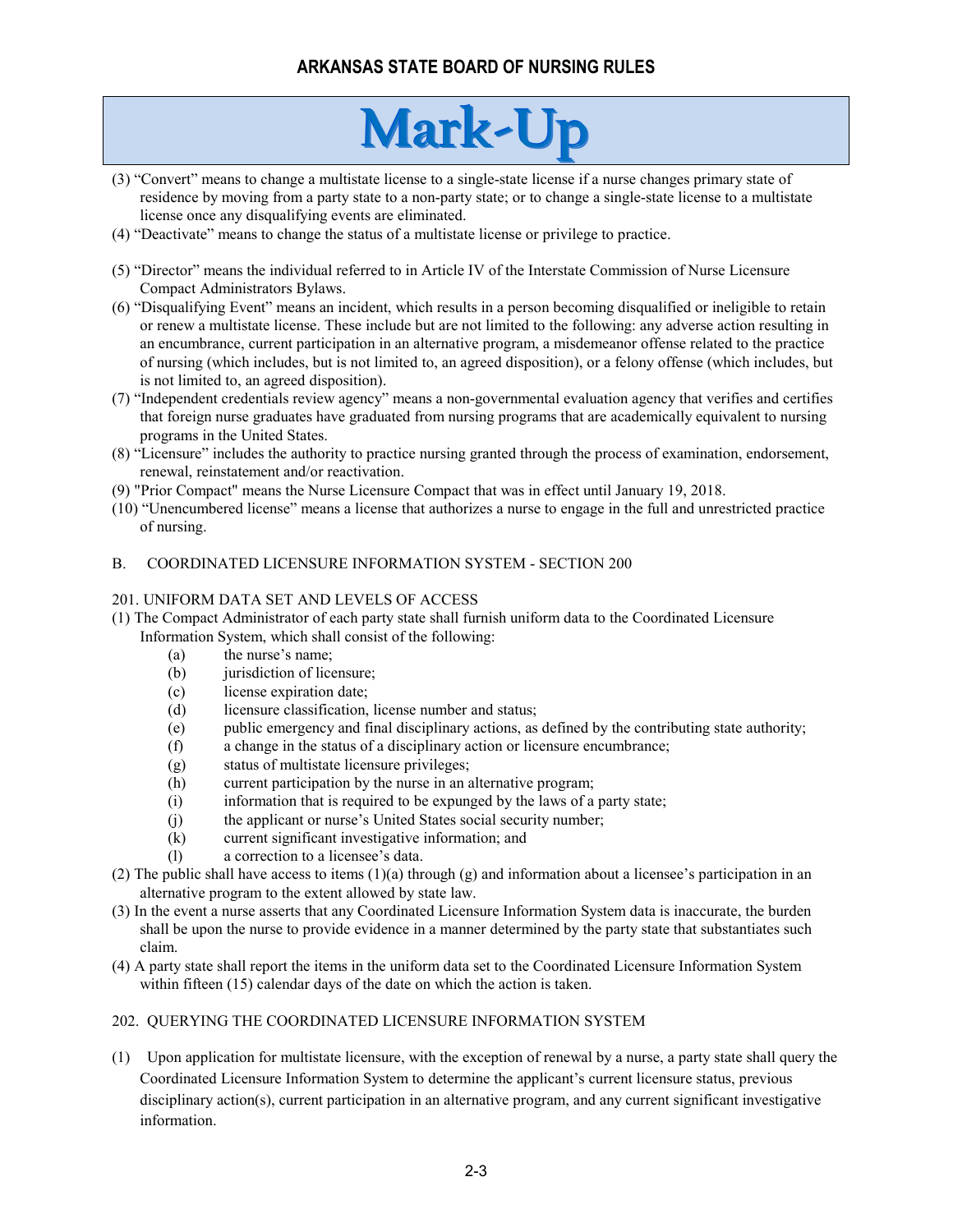# **Mark-Up**

(2) Upon discovery that an applicant is under investigation in another party state, the party state in receipt of the nurse licensure application shall contact the investigating party state and may request investigative documents and information.

### C. IMPLEMENTATION - SECTION 300

#### 301. IMPLEMENTATION DATE

The Compact shall be implemented on January 19, 2018.

#### 302. TRANSITION

 $(1)$  (a) A nurse who holds a multistate license on the Compact effective date of July 20, 2017, and whose multistate license remains unencumbered on the January 19, 2018 implementation date and who maintains and renews a multistate license is not required to meet the new requirements for a multistate license under the Compact.

(b) A nurse who retained a multistate license pursuant to subsection (a) of this section and subsequently incurs a disqualifying event shall have the multistate license revoked or deactivated pursuant to the laws of the home state.

(c) A nurse whose multistate license is revoked or deactivated may be eligible for a single state license in accordance with the laws of the party state.

- (2) A nurse who applies for a multistate license after July 20, 2017, shall be required to meet the requirements of Article III (c) of the Compact.
- (3) During the transition period, a licensee who holds a single state license in a Compact state that was not a member of the prior Compact and who also holds a multistate license in a party state, may retain the single state license until it lapses, expires or becomes inactive."
- (4) After the implementation date, party states shall not renew or reinstate a single state license if the nurse has a multistate license in another party state.

#### 303. RECOGNITION OF NEW PARTY STATES AFTER JANUARY 19, 2018

- (1) All party states shall be notified by the Commission within fifteen (15) calendar days when a new party state enacts the Compact.
- (2) The new party state shall establish an implementation date six (6) months from enactment or as specified in the enabling language and shall notify the Director of the date.
- (3) Upon implementation, a new state licensee who holds a single state license in a Compact state that was not a member of the prior Compact and holds a multistate license in a party state, may retain the single state license until it lapses, expires or becomes inactive.
- (4) At least ninety (90) calendar days prior to the implementation date, all other party states shall notify any active single state licensee with an address in the new party state that the licensee may only hold one multistate license in the primary state of residence. The licensee shall be advised to obtain or maintain a multistate license only from the primary state of residence.
- (5) Each party state shall deactivate a multistate license when a new home state issues a multistate license.

#### D. LICENSURE - SECTION 400

#### 401. PARTY STATE RESPONSIBILITIES

- (1) On all application forms for multistate licensure, a party state shall require, at a minimum:
	- (a) A declaration of a primary state of residence and
	- (b) Whether the applicant is a current participant in an alternative program.
- (2) (a) An applicant for licensure who is determined to be ineligible for a multistate license shall be notified by the home state of the qualifications not met.
	- (b) The home state may issue a single state license pursuant to its laws.
- (3) A party state shall not issue a single state license to a nurse who holds a multistate license in another party state.

### 402. APPLICANT RESPONSIBILITIES

(1) On all application forms for multistate licensure in a party state, an applicant shall declare a primary state of residence.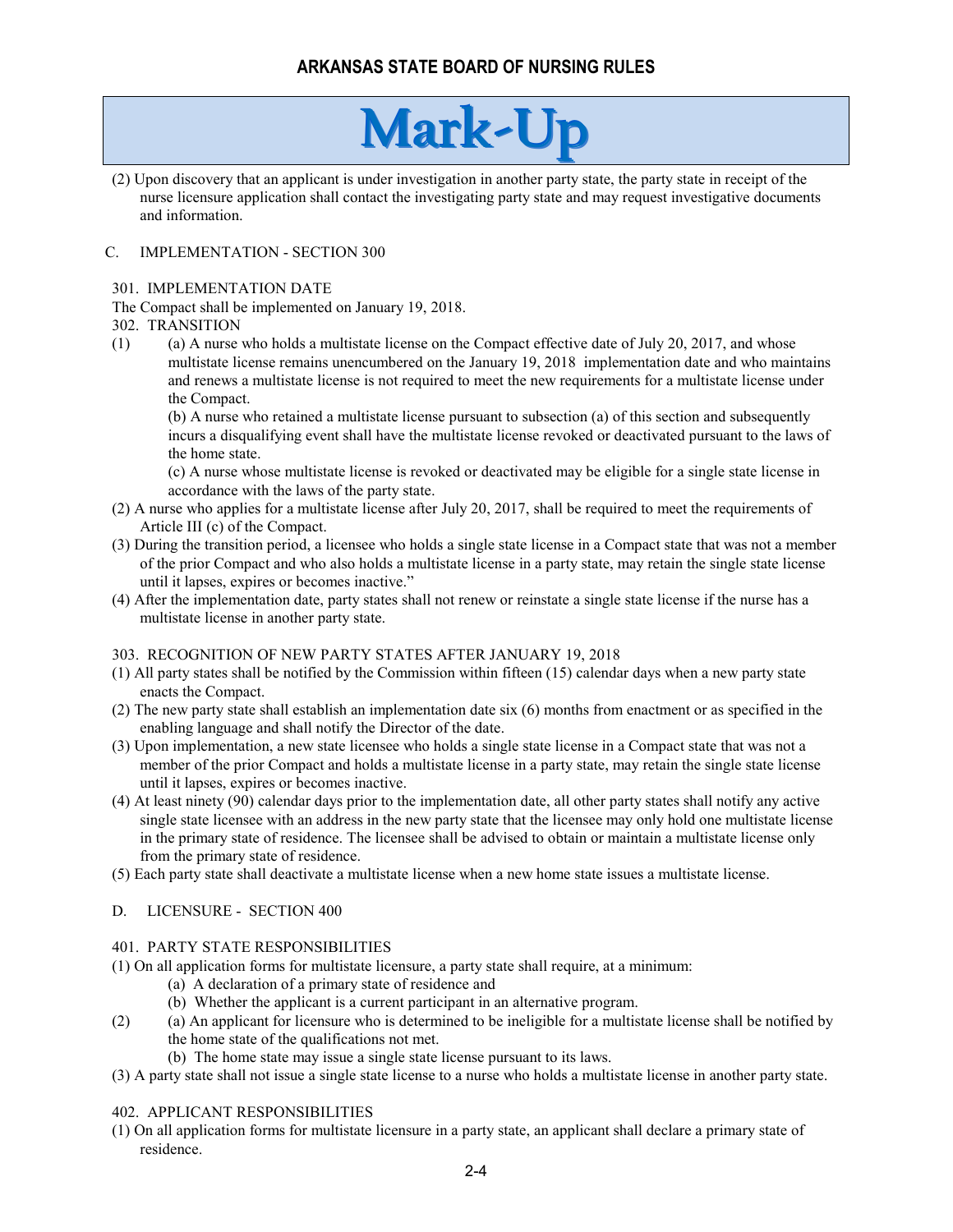# **Mark-Up**

- (2) A nurse who changes primary state of residence to another party state shall apply for a license in the new party state when the nurse declares to be a resident of the state and obtains privileges not ordinarily extended to nonresidents of the state, including but not limited to, those listed in 402 (4) (a) – (e).
- (3) A nurse shall not apply for a single state license in a party state while the nurse holds a multistate license in another party state.
- (4) A party state may require an applicant to provide evidence of residence in the declared primary state of residence. This evidence may include, but is not limited to, a current:
	- (a) driver's license with a home address;
	- (b) voter registration card with a home address;
	- (c) federal income tax return with a primary state of residence declaration;
	- (d) military form no. 2058 (state of legal residence certificate); or
	- (e) W2 form from the United States government or any bureau, division, or agency thereof, indicating residence.
- (5) An applicant who is a citizen of a foreign country, and who is lawfully present in the United States and is applying for multistate licensure in a party state may declare either the applicant's country of origin or the party state where they are living as the primary state of residence. If the applicant declares the foreign country as the primary state of residence, the party state shall not issue a multistate license, but may issue a single state license if the applicant meets the party state's licensure requirements.
- (6) An applicant shall disclose current participation in an alternative program to any party state, whether upon initial application or within ten (10) calendar days of enrollment in the program.

#### 403. CHANGE IN PRIMARY STATE OF RESIDENCE

- (1) A nurse who changes his or her primary state of residence from one party state to another party state may continue to practice under the existing multistate license while the nurse's application is processed and a multistate license is issued in the new primary state of residence.
- (2) Upon issuance of a new multistate license, the former primary state of residence shall deactivate its multistate license held by the nurse and provide notice to the nurse.
- (3) If a party state verifies that a licensee who holds a multistate license changes primary state of residence to a nonparty state, the party state shall convert the multistate license to a single state license within fifteen (15) calendar days, and report this conversion to the Coordinated Licensure Information System.

#### 404. TEMPORARY PERMITS AND LICENSES

A temporary permit, license, or similar temporary authorization to practice issued by a party state to an applicant for licensure shall not grant multistate licensure privileges.

#### 405. IDENTIFICATION OF LICENSES

A license issued by a party state shall be clearly identified as either a single state license or a multistate license.

#### 406. CREDENTIALING AND ENGLISH PROFICIENCY FOR FOREIGN NURSE GRADUATES

- (1) A party state shall verify that an independent credentials review agency evaluated the credentials of graduates as set forth in Article III (c)(2)ii.
- (2) The party state shall verify successful completion of an English proficiency examination for graduates as set forth in Article III (c)(3).

### 407. DEACTIVATION, DISCIPLINE AND REVOCATION

A party state shall determine whether a disqualifying event will result in adverse action or deactivation of a multistate license or privilege. Upon deactivation due to a disqualifying event, the home state may issue a single state license.

#### **408. FEDERAL CRIMINAL RECORDS**

**Communication between a party state and the Commission and communication between party states regarding verification of the nurse's eligibility for licensure pursuant to the Compact shall not include any**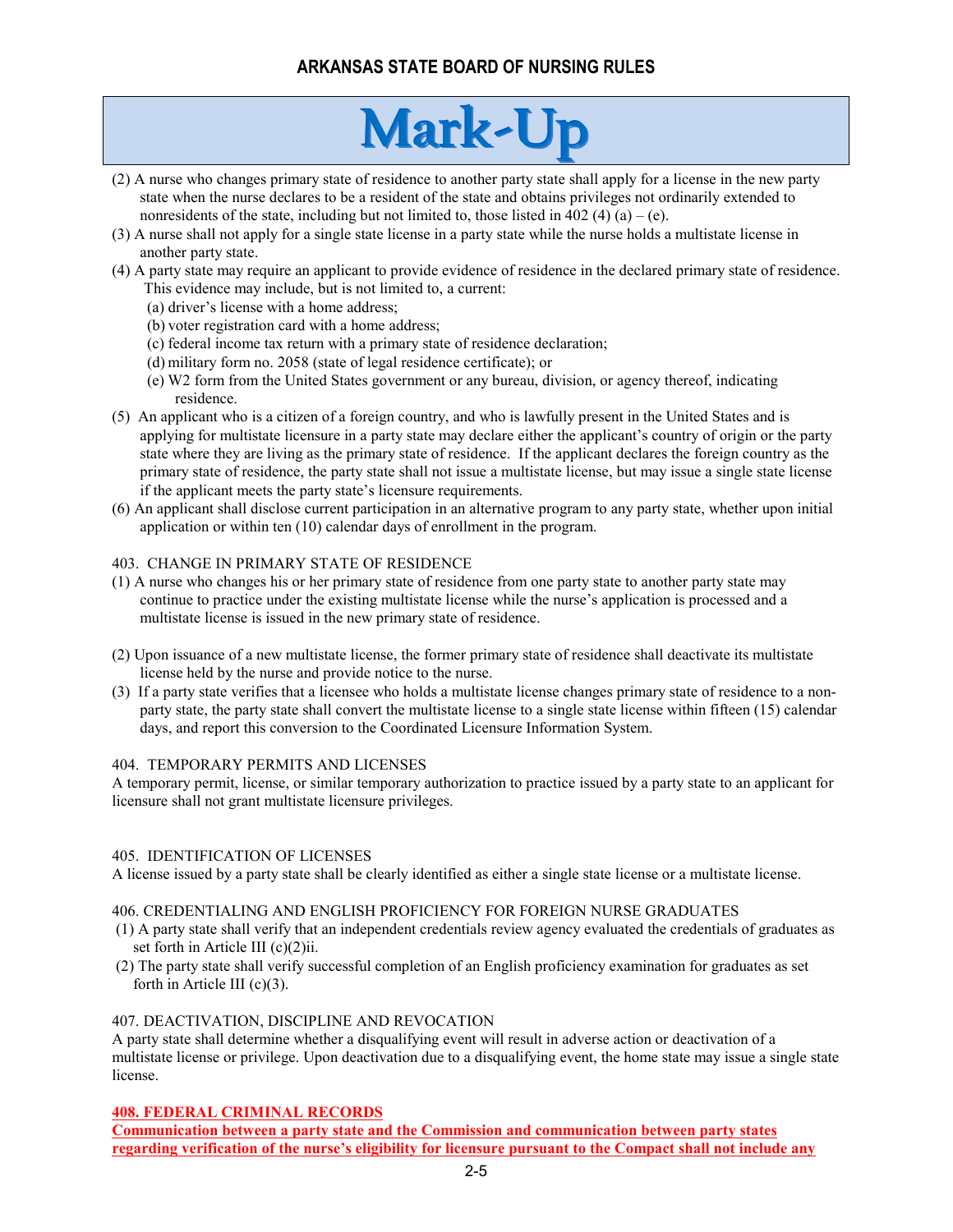# **Mark-Up**

**Criminal History Record Information (CHRI) received from the Federal Bureau of Investigation relating to a federal criminal records check performed by a member board under Public Law 92-544**

# **409. ACTIVE DUTY MILITARY PERSONNEL OR THEIR SPOUSE**

**An active duty service member, or the member's spouse, shall designate a home state where the service member or spouse has a current license in good standing. The service member may retain the home state designation during the period the service member or spouse is on active duty. Subsequent to designating a home state, the service member or spouse shall only change home state through application for licensure in the new state.**

- E. ADMINISTRATION SECTION 500
- 501. DUES ASSESSMENT
- (1) The Commission shall determine the annual assessment to be paid by party states. The assessment formula is a flat fee per party state. The Commission shall provide public notice of any proposed revision to the annual assessment fee at least ninety (90) calendar days prior to the Commission meeting to consider the proposed revision.
- (2) The annual assessment shall be due within the Commission's first fiscal year after the implementation date and annually thereafter.

#### 502. DISPUTE RESOLUTION

- (1) In the event that two or more party states have a dispute, the parties shall attempt resolution following the steps set out in this rule.
- (2**) The parties shall first attempt informal resolution. The Compact Administrators in the states involved shall contact each other. Each Compact Administrator shall submit a written statement describing the situation to the other Compact Administrators involved in the dispute. Each Compact Administrator may submit a response. The submission of the statement and the response shall be in a mutually agreed upon time. If the dispute is related to an interpretation of the Compact, the parties shall request assistance from the Executive Committee. If all issues are resolved, no further action is required and all party state Compact Administrators shall be informed of the result. If any issue remains unresolved, the parties shall notify the Executive Committee to request mediation and provide the Executive Committee with a concise statement of unresolved issue(s) and analysis including references to NLC statutes, rules and any supporting documents. The Executive Committee may refer the matter to the Compliance Committee. After review by the Compliance Committee, its recommendations will be sent to the parties and the Executive Committee for further review.** The parties shall first attempt informal resolution. The Compact Administrators in the states involved shall contact each other. Each Compact Administrator shall submit a written statement describing the situation to the other Compact Administrators involved in the dispute. Each Compact Administrator may submit a response. The submission of the statement and the response shall be in a mutually agreed upon time frame. If an interpretation of the Compact is needed, the parties shall request assistance from the Executive Committee. If all issues are resolved, no further action is required and all party state Compact Administrators shall be informed of the result. If any issue remains unresolved, the parties shall notify the Commission and request mediation.
	- (3)(a) A party state that has a dispute with one or more other party states, and informal resolution was unsuccessful, shall attempt mediation. Mediation shall be conducted by a mediator appointed by the Executive Committee from a list of mediators approved by the National Association of Certified Mediators or as agreed to by all parties. If all issues are resolved through mediation, no further action is required. If mediation is unsuccessful, the parties shall submit to binding dispute resolution.
	- (b) The costs of mediation shall be shared by all party states involved.
	- (c) All party state Compact Administrators shall be notified of all issues and disputes that rise to the mediation stage in order to comment on those matters and disputes that may impact all party states.
	- (4)(a) In the event of a dispute between party states that was not resolved through informal resolution or mediation, the party states shall submit to binding dispute resolution. The parties may choose binding dispute resolution either by submitting the question dispute to the Commission for final action or by arbitration.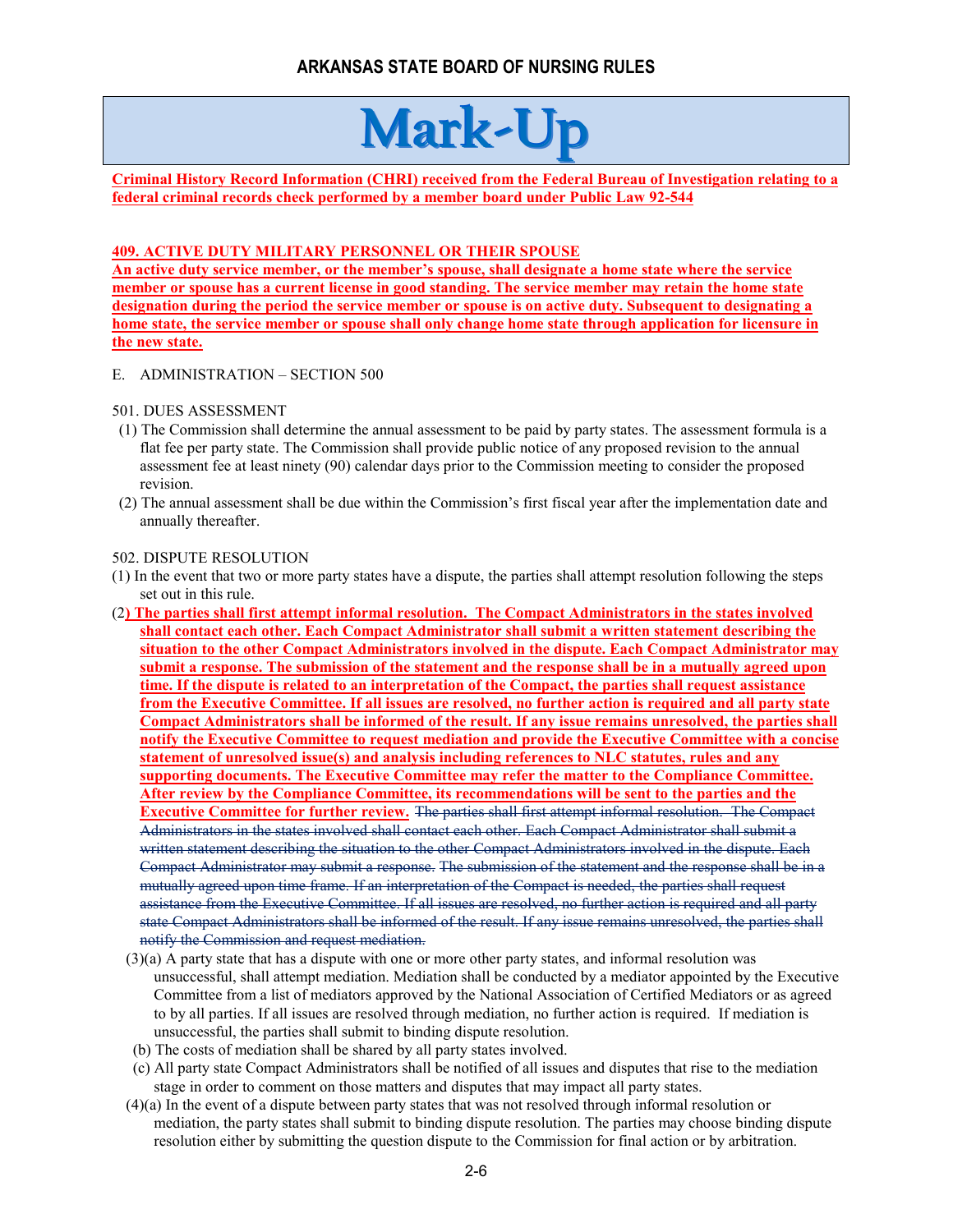# **Mark-Up**

- (b) All party states involved shall agree in order to proceed with arbitration. In the absence of agreement, the matter shall be referred to the Commission for final determination.
- (c) Each party state involved shall be responsible for its own respective expenses, including attorney fees.
- (d) The party state Compact Administrators involved in the dispute shall recuse themselves from consideration or voting by the full Commission.

#### 503. COMPLIANCE AND ENFORCEMENT

- (1) Compliance and enforcement issues shall be initiated by the Executive Committee.
- (2) The Executive Committee, through the Director, shall send a written statement to the Compact Administrator in the party state with the alleged non-compliance issue. That Compact Administrator shall respond to the written statement within thirty calendar days.
- (3) The Compact Administrator may appear before the Executive Committee at a time and place as designated by the Executive Committee.
- (4) The Executive Committee shall make a recommendation to the Commission concerning the issue of noncompliance.

Amended: December 29, 2018; August 10, 2020;

# **SECTION IV ENDORSEMENT**

# **A. ELIGIBILITY**

- 1. An applicant for licensure by endorsement must meet the requirements of the Board at the time of graduation.
- 2. An applicant licensed in another state after January 1950 must have taken a state board licensing examination and achieved a passing score.
- 3. LPTN applicants will be accepted from California and Kansas only.
- 4. Internationally educated nurses practicing in other states may appeal to the Board for licensure if not otherwise qualified.
- 5. An applicant for licensure by endorsement who has not been engaged in the active practice of nursing for a period greater than five (5) years shall document completion of the following:
	- a. Completion of a Arkansas board approved refresher course within one (1) year of the date of application; or
	- b. Graduation from an approved nursing education program within one year of the date of application; and
	- c. Provide other evidence as requested by the Board.

# **B. EQUIVALENCIES**

- 1. RN examination failures: Graduates of Board approved RN programs, holding LPN licensure by examination in other jurisdictions, may be endorsed provided they are otherwise qualified.
- 2. Canadian Registered Nurses licensed by NLN State Board Test Pool Examination in the following provinces during the years indicated: Alberta, 1952-1970; British Columbia, 1949-1970; Manitoba, 1955-1970; Newfoundland, 1961-1970; Nova Scotia, 1955-1970; Prince Edward Island, 1956-1970; Quebec (English language), 1959-1970; and Saskatchewan, 1956-1970. These applicants may be endorsed provided they are otherwise qualified.

# **C. APPLICATION**

- 1. Applications must be completed and filed with the Board.
- 2. Endorsement certification will be accepted from the state of original licensure only.
- 3. Applicants for licensure by endorsement shall not be issued a permanent license to practice until such time that the results of the state and federal criminal background checks have been received.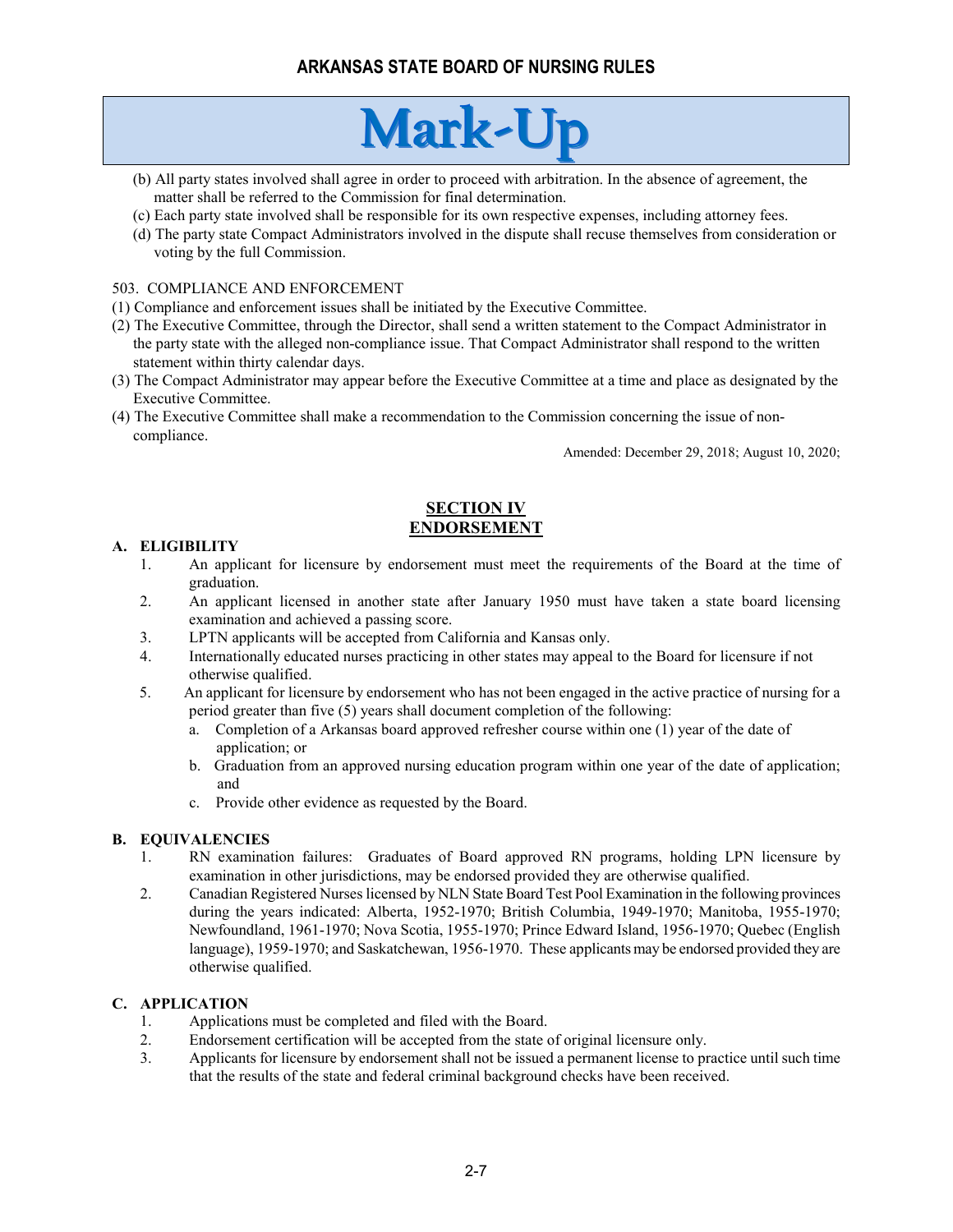# **Mark-Up**

#### **D. FEE**

- 1. The endorsement fee must accompany the application.
- 2. The fees for the state and federal criminal background checks are the responsibility of the applicant and shall be submitted to the Arkansas State Board of Nursing with the application for same.
- 3. The fees are not refundable.

HISTORY: Amended: January 1, 2018

# **SECTION V CRIMINAL BACKGROUND CHECK**

- A. No application for issuance of an initial license will be considered without state and federal criminal background checks by the Arkansas State Police and the Federal Bureau of Investigation.
- **B.** Each applicant shall sign a release of information on the criminal background check application and licensure applications and shall be solely responsible for the payment of any fees associated with the state and federal criminal background checks.
- **C.** Upon completion of the state and federal criminal background checks, the Identification Bureau of the Arkansas State Police shall forward all information obtained concerning the applicant in the commission of any offense listed in **ACA §17-2-103 ACA §17-87-312**.
- **D.** The state and federal criminal background checks conducted by the Arkansas State Police and the Federal Bureau of Investigation shall have been completed no earlier than twelve (12) months prior to the application for an initial license issued by the ASBN and at any other time thereafter that the Board deems necessary.
- **E.** The ASBN shall not issue a permanent license until the state and federal criminal background checks conducted by the Arkansas State Police and the Federal Bureau of Investigation have been completed.
- F. Pursuant to Act 990 of 2019, an individual may petition for a pre-licensure determination of whether the individual's criminal record will disqualify the individual from licensure and whether a waiver may be obtained.
	- 1. A request for a waiver shall be in writing and accompany the completed application and fees.
	- 2. All decisions of the Board in response to the petition will be determined by the information provided by the individual.
	- 3. The Board's response shall state the reason(s) for the decision.
	- 4. Any decision made by the Board in response to a pre-licensure criminal background waiver petition is not subject to appeal.
- **G F.** A request to seek waiver of the denial of licensure pursuant to the provisions of ACA §17-87-312 may be made to the ASBN by:
	- 1. The affected applicant for licensure; or
	- 2. The person holding a license subject to revocation.
- **H.G.** The request for a waiver shall be made in writing to the Executive Director or the designee within thirty (30) calendar days after notification of denial of a license. The request for waiver shall include, but not be limited to the following:
	- 1. Certified copy of court records indicating grounds for conviction; and
	- 2. Any other pertinent documentation to indicate surrounding circumstances.
- **I. H.** If an individual notifies ASBN in writing that he or she desires a hearing regarding their request for a waiver, the ASBN will schedule the individual for a hearing pursuant to the Arkansas Administrative Procedures Act.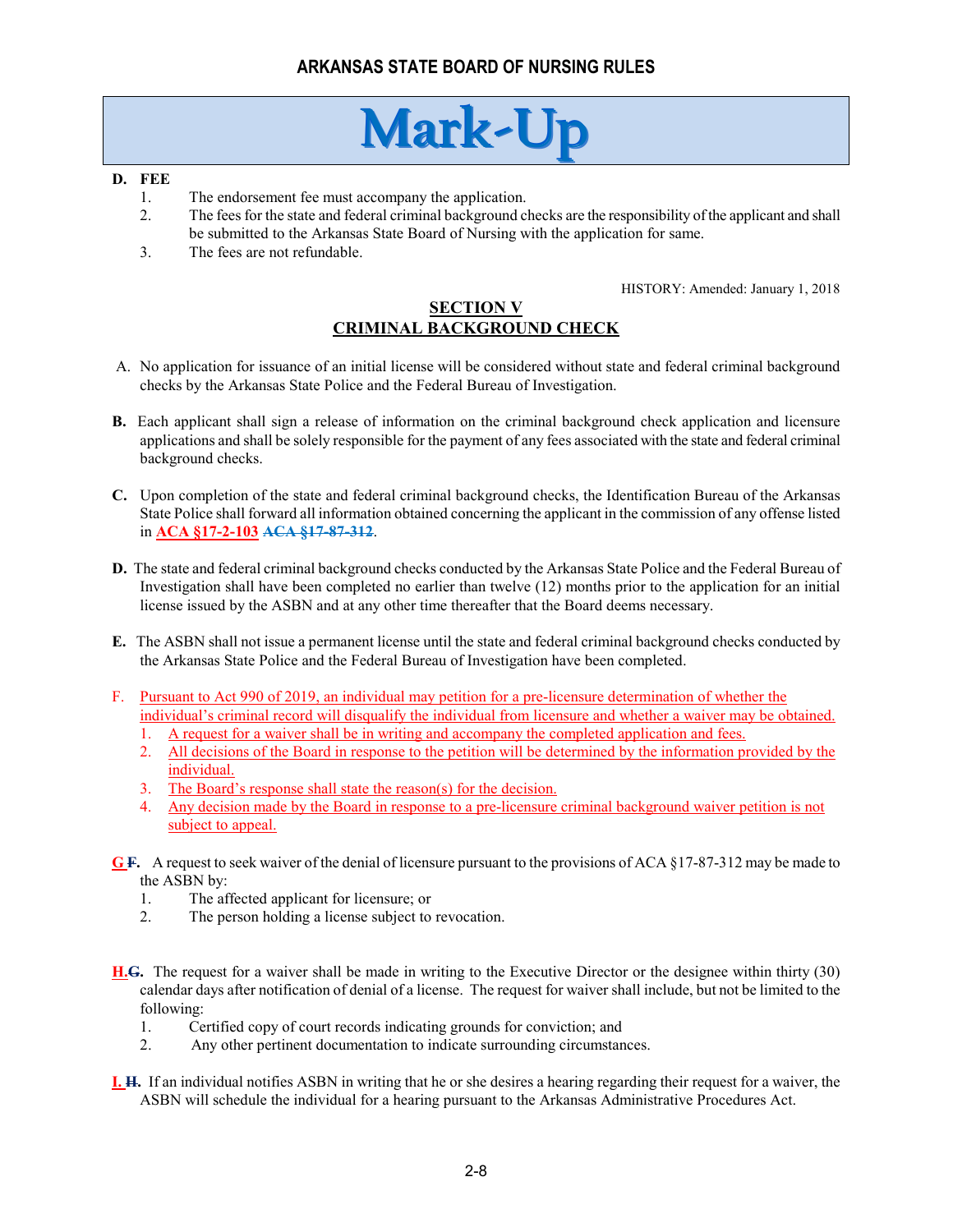

**J.I.** In compliance with ACA 17-87-312, whenever a criminal background check is performed on a person under the provisions of the criminal background check requirement contained in the Arkansas Code for licensure, the person may be disqualified for licensure if it is determined that the person committed a violation of any sexual offense formerly proscribed under ACA §§5-14-101 through 5-14-127 that is substantially equivalent to any sexual offense presently listed in Arkansas Code §§5-14-101 through 5-14-127 and is an offense screened for in a criminal background check.

HISTORY: Amended:

# **SECTION VI TEMPORARY PERMITS**

# **A. ENDORSEMENT AND EXAMINATION APPLICANTS**

- 1. ASBN shall be authorized to issue a **nonrenewable** temporary permit for a period not exceeding six months. This temporary permit shall be issued only to those applicants who meet all other qualifications for licensure by the ASBN.
- 2. The temporary permit shall immediately become invalid upon receipt of information obtained from the state or federal criminal background check indicating any offense listed in **ACA §17-3-102 ACA §17-87-312** or upon notification to the applicant or ASBN of results on the first licensure examination he or she is eligible to take after the permit is issued.
- 3. Falsification of the applicant's criminal record history shall be grounds for disciplinary action by the Board.

### **B. FEES AND APPLICATIONS**

- 1. The temporary permit fee shall be submitted with the application.
- 2. The fee is not refundable.

HISTORY: Amended: January 1, 2018; December 29, 2018; 2020

# **SECTION VII CONTINUING EDUCATION**

Each person holding an active license or applying for reinstatement of a license under the provisions of the *Nurse Practice Act* shall be required to complete certain continuing education requirements prior to licensure renewal or reinstatement.

### **A. DECLARATION OF COMPLIANCE**

Each nurse shall declare his or her compliance with the requirements for continuing education at the time of license renewal or reinstatement. The declaration shall be made at the time of renewal.

### **B. AUDITS OF LICENSEES**

- 1. The Board shall perform random audits of licensees for compliance with the continuing education requirement.
- 2. If audited, the licensee shall prove participation in the required continuing education during the 24-months immediately preceding the renewal date by presenting photocopies of original certificates of completion to the Board.
- 3. The licensee shall provide evidence of continuing education requirements within thirty (30) calendar days from the mailing date of the audit notification letter sent from the Board to the last known address of the licensee.

# **C. CONTINUING EDUCATION REQUIREMENT STANDARDS**

- 1. Standards for Renewal of Active Licensure Status. Licensees who hold an active nursing license shall document completion of one of the following during each renewal period:
	- a. Fifteen (15) practice focused contact hours from a nationally recognized or state continuing education approval body recognized by the ASBN; or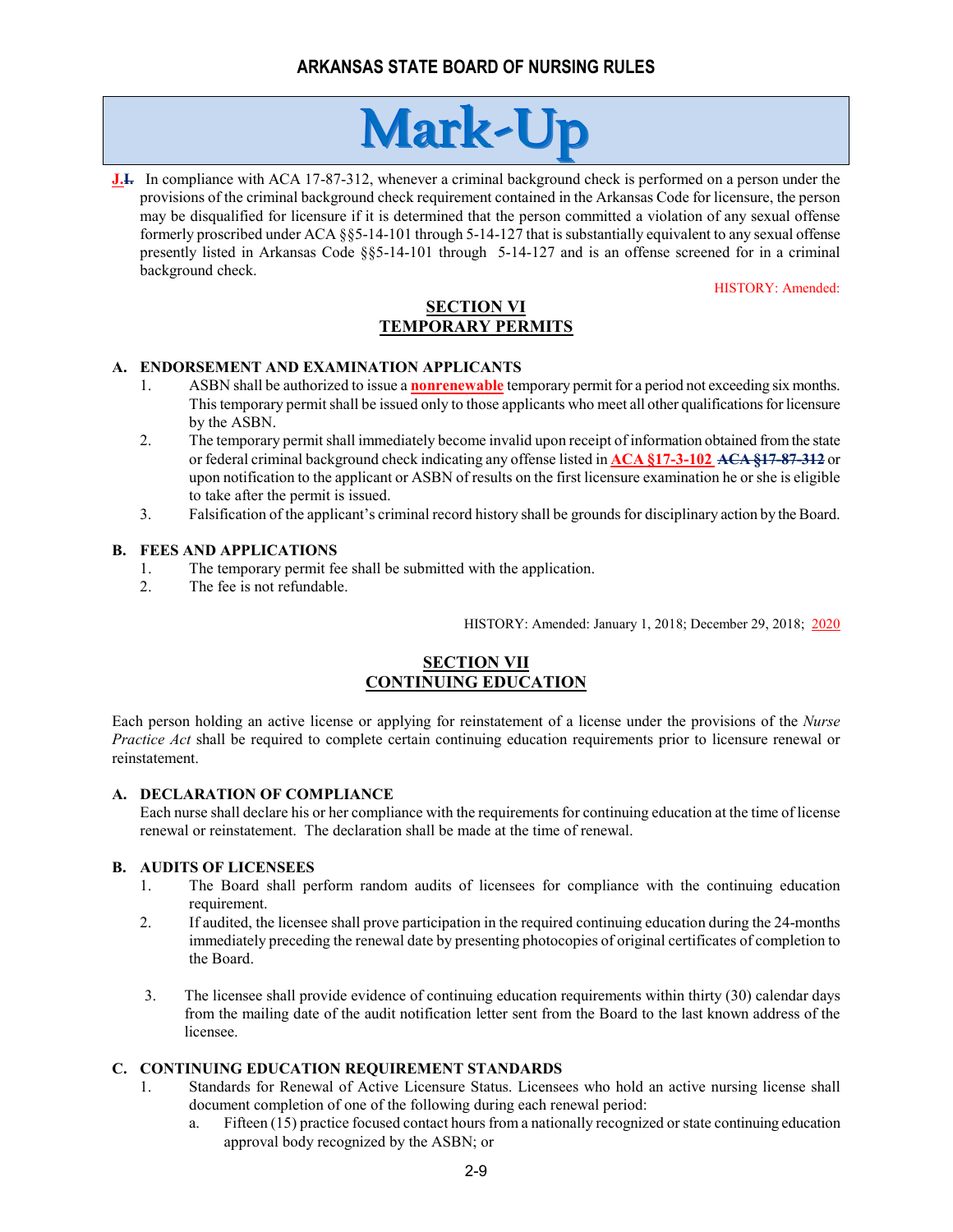# **Mark-Up**

- b. Certification or re-certification during the renewal period by a national certifying body recognized by the ASBN; or
- c. An academic course in nursing or related field; and
- d. Provide other evidence as requested by the Board.
- e. Effective January 1, 2010, APRNs with prescriptive authority shall complete five (5) contact hours of pharmacotherapeutics continuing education in the APRN's area of certification each biennium prior to license renewal.
- 2. Standards for Nurses on Inactive Status. Nurses who have their license placed on inactive status have no requirements for continuing education.
- 3. Standards for Reinstatement of Active Licensure Status
	- a. Nurses reinstating a nursing license to active status within five years or less shall document completion of the following within the past two (2) years:
		- i) Twenty (20) practice focused contact hours within the past two years from a nationally recognized or state continuing education approval body recognized by the ASBN, or
		- ii) Certification or re-certification by a national certifying body recognized by the ASBN; or
		- iii) An academic course in nursing or related field; and/or
		- iv) Provide other evidence as requested by the Board.
	- b. Nurses reinstating a nursing license to active status after greater than five (5) years shall document completion of the following:
		- i) Twenty (20) practice focused contact hours within the past two (2) years from a nationally recognized or state continuing education approval body recognized by the Arkansas State Board of Nursing, or
		- ii) Certification or re-certification by a national certifying body recognized by the ASBN; or
		- iii) An academic course in nursing or related field; and
		- iv) Active practice of nursing for a minimum of one thousand hours (1,000) within the **one year two years** immediately prior to application. Verification of employment shall be submitted; or
		- v) Completion of a Arkansas board approved refresher course within one (1) year of the date of application; or
		- vi) Graduation from an approved nursing education program within one (1) year of the date of application, and
		- vii) Provide other evidence as requested by the Board.
- 4. Standards for Reinstatement of Prescriptive Authority Effective January 1, 2010, APRNs whose prescriptive authority is inactive shall complete five (5) contact hours of pharmacotherapeutics continuing education in the APRN's area of certification for each twelve (12) months of non-prescribing activity in addition to the five (5) contact hours required for APRN license renewal, as noted in Chapter 4, III(F)(7), prior to reactivation of prescriptive authority.
- 5. The Board may issue a temporary permit to a nurse during the time enrolled in a Board approved nursing refresher course or an employer competency orientation program upon submission of an application, fees, and verification of enrollment in such program.
- 6. Continuing education hours beyond the required contact hours shall not be "carried over" to the next renewal period.

# **D. RESPONSIBILITIES OF THE INDIVIDUAL LICENSEE**

- 1. It shall be the responsibility of each licensee to select and participate in those continuing activities that will meet the criteria for acceptable continuing education as specified in ACA §17-87-207 and these rules.
- 2. It shall be the licensee's responsibility to maintain records of continuing education as well as documented proof such as original certificates of attendance, contact hour certificates, academic transcripts or grade slips and to submit copies of this evidence when requested by the Board.
- 4. Records shall be maintained by the licensee for a minimum of two consecutive renewal periods orfour years.

# **E. RECOGNITION OF PROVIDERS**

1. The Board shall identify organizations, agencies, and groups that shall be recognized as valid approval bodies/providers of nursing continuing education. The recognition may include providers approved by national organizations and state agencies with comparable standards.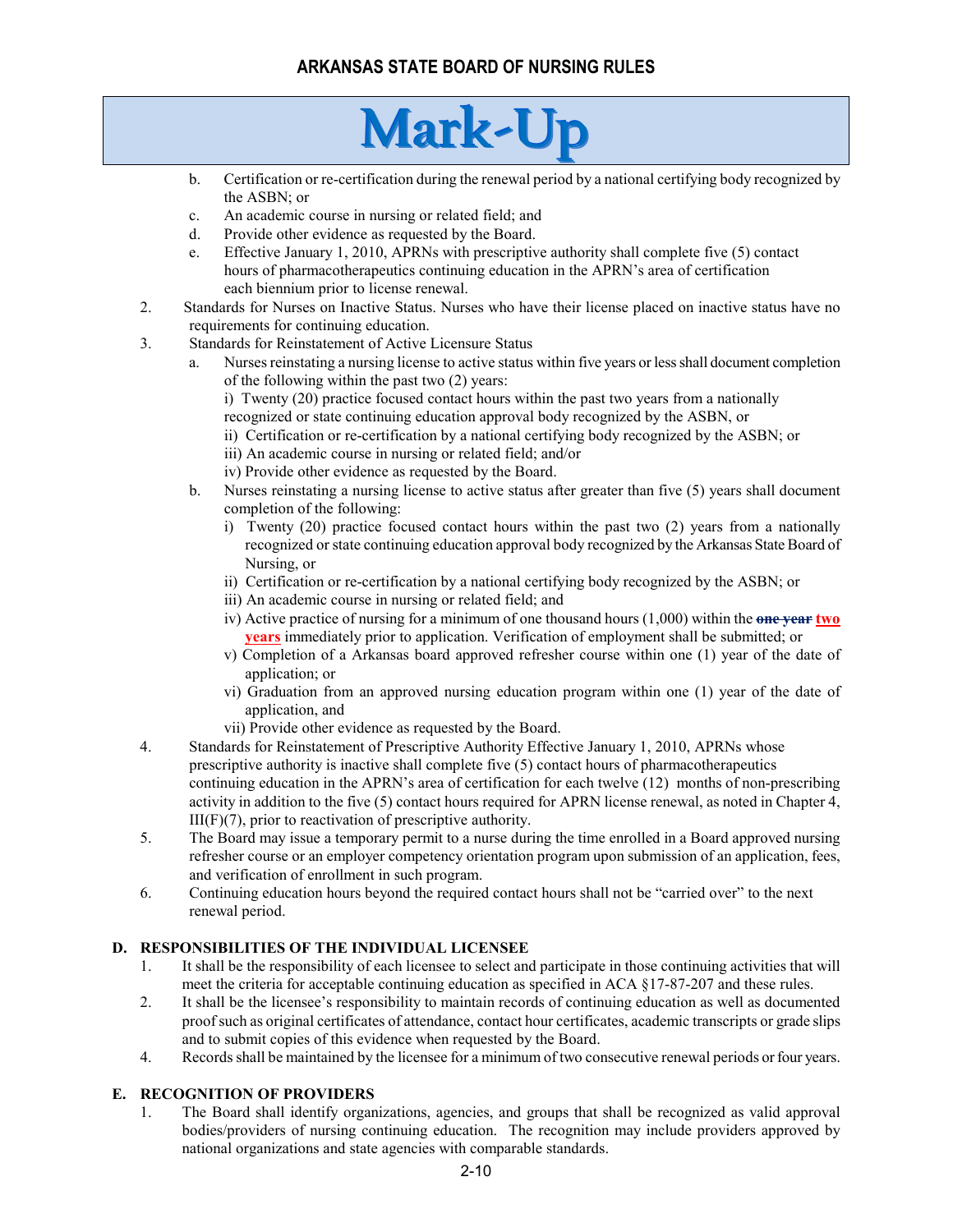# **Mark-Up**

2. The Board shall work with professional organizations, approved nursing schools, and other providers of continuing educational programs to ensure that continuing education activities are available to nurses in Arkansas.

# **F. ACTIVITIES ACCEPTABLE FOR CONTINUING EDUCATION**

- 1. Activities presented by recognized providers which may be acceptable include: national/ regional educational conferences, classroom instruction, individualized instruction (home study/programmed instruction), academic courses, and institutional based instruction; and
- 2. The content shall be relevant to nursing practice and provide for professional growth of the licensee.
- 3. If participation is in an academic course or other program in which grades are given, a grade equivalent to "C" or better shall be required, or "pass" on a pass/fail grading system. An academic course may also be taken as "audit", provided that class attendance is verified by the instructor.

# **G. ACTIVITIES WHICH ARE NOT ACCEPTABLE AS CONTINUING EDUCATION**

- 1. In-service programs. Activities intended to assist the nurse to acquire, maintain, and/or increase the competence in fulfilling the assigned responsibilities specific to the expectations of the employer.
- 2. Refresher courses. Programs designed to update basic general knowledge and clinical practice, which consist of a didactic and clinical component to ensure entry-level competencies into nursing practice.
- 3. Orientation programs. A program by which new staff are introduced to the philosophy, goals, policies, procedures, role expectations, physical facilities, and special services in a specific work setting. Orientation is provided at the time of employment and at other times when changes in roles and responsibilities occur in a specific work setting.
- 4. Courses designed for lay people.

### **H. INDIVIDUAL REVIEW OF A CONTINUING EDUCATION ACTIVITY PROVIDED BY A NON-RECOGNIZED AGENCY/ORGANIZATION**

- 1. A licensee may request an individual review by:
	- a. Submitting an "Application for Individual Review"; and
	- b. Paying a fee.
- 2. Approval of a non-recognized continuing educational activity shall be limited to the specific event under consideration.

# **I. FAILURE TO COMPLY**

- 1. Any licensee who fails to complete continuing education or who falsely certifies completion of continuing education shall be subject to disciplinary action, non-renewal of the nurse's license, or both, pursuant to ACA §17-87-207 and A.C.A §17-87-309(a)(1) and (a)(6).
- 2. If the Board determines that a licensee has failed to comply with continuing education requirements, the licensee will:
	- a. Be allowed to meet continuing education requirements within ninety (90) days of notification of noncompliance.
	- b. Be assessed a late fee for each contact hour that requirements are not met after the ninety (90) day grace period and be issued a Letter of Reprimand. Failure to pay the fee may result in further disciplinary action.

HISTORY: Amended: January 1, 2018 Amended: May 15, 2020

# **SECTION VIII RENEWALS**

- **A.** Each person licensed under the provisions of the *Nurse Practice Act* shall renew biennially.
	- 1. Sixty (60) days prior to the expiration date, the Board shall mail a renewal notice to the last known address of each nurse to whom a license was issued or renewed during the current period.
	- 2. The application shall be completed before the license renewal is processed.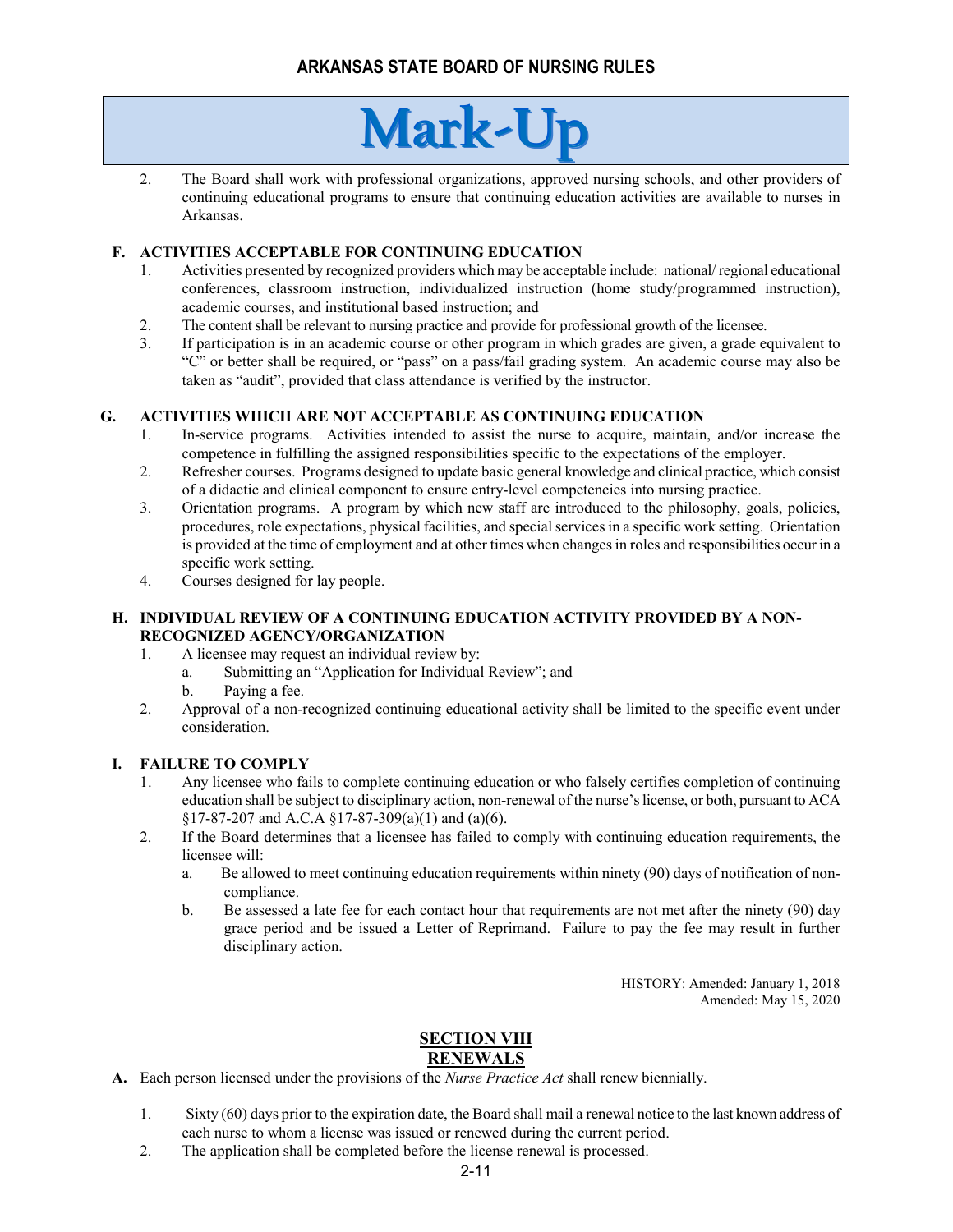# **Mark-Up**

- 3. The fee for renewal shall accompany the application.
- 4. The fee is not refundable.
- 5. Pursuant to Act 204 of 2017, upon notification of active duty status and submission of appropriate documentation, the license renewal fee will be waived for members of the military.

### **B. LAPSED LICENSE**

- 1. The license is lapsed if not renewed or placed in inactive status by the expiration date.
- 2. Failure to receive the renewal notice at the last address of record in the Board office shall not relieve the licensee of the responsibility for renewing the license by the expiration date.
- 3. Any licensee whose license has lapsed shall file a renewal application and pay the current renewal fee and the late fee.
- 4. Any person practicing nursing during the time his or her license has lapsed shall be considered an illegal practitioner and shall be subject to the penalties provided for violation of the *Nurse Practice Act.*

### **C. INACTIVE STATUS**

- 1. Any licensee who desires to temporarily inactivate their nursing license in this state, shall submit a request and the current license shall be placed on inactive status.
- 2. While inactive, the licensee shall not practice nursing nor be subject to the payment of renewal fees.
- 3. When the licensee desires to resume practice, he or she shallsubmit a reinstatement application and meet the continuing education requirements.
- 4. When disciplinary proceedings have been initiated against an inactive licensee, the license shall not be reinstated until the proceedings have been completed.

#### **D. RETIRED NURSE**

- 1. Any licensee in good standing, who desires to retire for any length of time from the practice of nursing in this state, shall submit a request and the current license shall be placed on retired status.
- 2. While retired, the licensee shall not practice nursing, however:
	- a. A registered nurse with a retired license status may use the title "Registered Nurse", or the abbreviation "RN"; and
	- b. A practical nurse with a retired license status may use the title "Licensed Practice Nurse", or the abbreviation "LPN"; and
	- c. A psychiatric technician nurse with a retired license status may use the title "Licensed Psychiatric Technician Nurse", or the abbreviation "LPTN"; and
	- d. An advanced practice registered nurse with a retired license status may use the title "Advanced Practice Registered Nurse", or the abbreviation "APRN".
- 3. When the licensee desires to resume practice, he or she shallsubmit a reinstatement application and meet the continuing education requirements.
- 4. When disciplinary proceedings have been initiated against a retired licensee, the license shall not be reinstated until the proceedings have been completed.
- **E.** The licensee may be required to submit to a state and federal criminal background check if the Board deems it necessary.

HISTORY: Amended: January 1, 2018; December 29, 2018

# **SECTION IX DUPLICATE LICENSE**

A duplicate license or certificate shall be issued when the licensee submits a statement to the Board that the document is lost, stolen, or destroyed, and pays the required fee.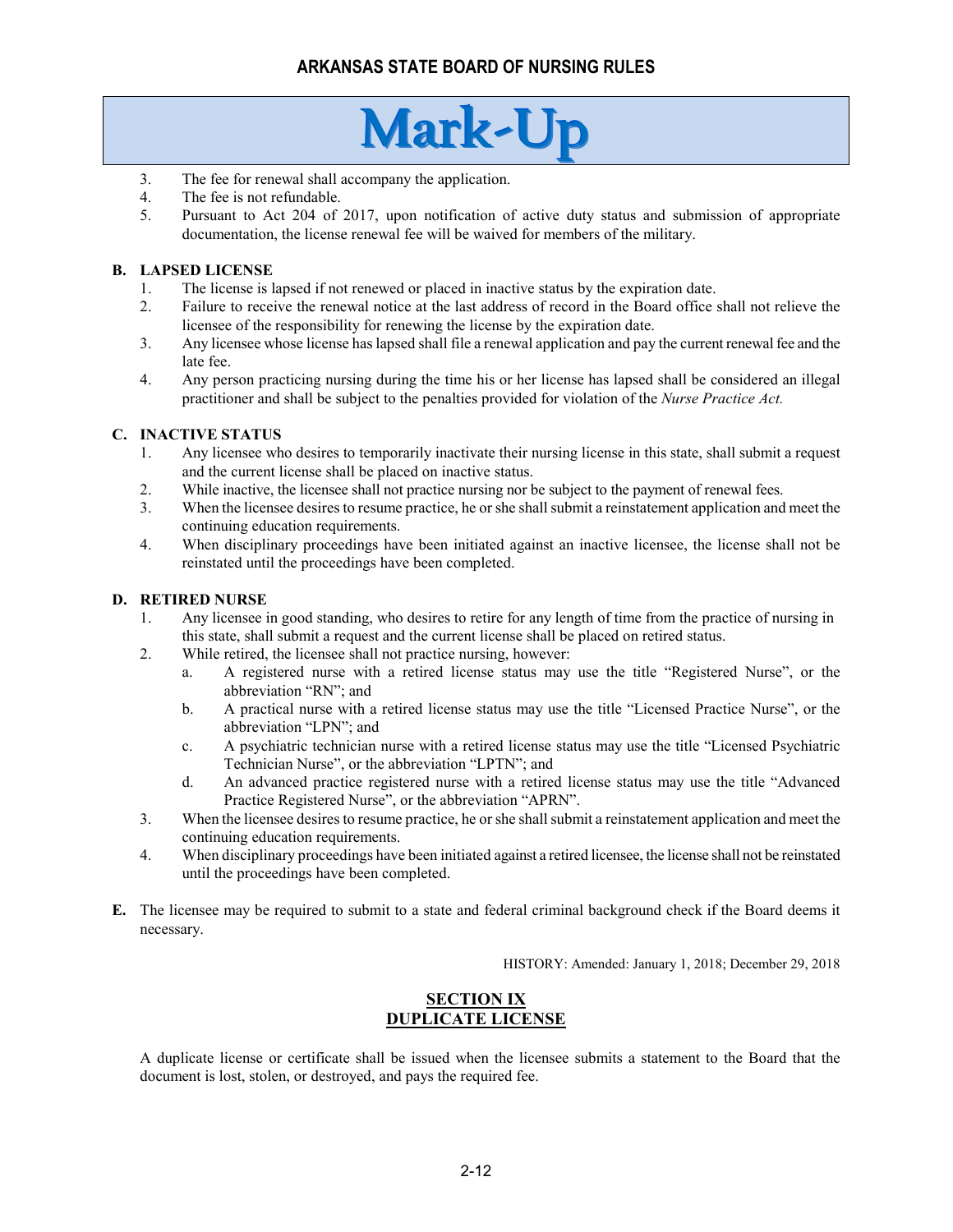# **Mark-U**

# **SECTION X CERTIFICATION/VERIFICATION TO ANOTHER JURISDICTION**

Upon payment of a certification/verification fee, a nurse seeking licensure in another state may have a certified statement of Arkansas licensure issued to the Board of Nursing in that state.

# **SECTION XI NAME OR ADDRESS CHANGE**

- **A.** A licensee, whose name is legally changed, shall be issued a replacement license following submission of a name change form, copy of marriage license, or court action, and the required fee.
- **B.** A licensee, whose address changes from the address on file with the Board, shall immediately notify the Board in writing of the change.

### **SECTION XII LICENSURE FOR CERTAIN MILITARY NURSES AND SPOUSES**

#### **A. EXPEDITED LICENSURE**

- 1. Temporary permits for an active duty military service member or their spouse stationed in the State of Arkansas or a returning military veteran or their spouse applying within one (1) year of his/her discharge from active duty shall be issued within twenty-four (24) hours of receipt of all required documents.
- 2. The Board will give preference in the order of processing to applications for full licensure filed by the following individuals:
	- a. An active duty military service member stationed in the State of Arkansas;
	- b. A returning military veteran applying within one (1) year of his or her discharge from active duty; or
	- c. The spouse of a person under (a) or (b) above

#### **B. EXTENSION OF LICENSURE EXPIRATION DATE**

Upon written request and submission of appropriate documentation, members of the Armed Forces of the United States who are ordered to active duty outside of this state shall be allowed an extension of the expiration date without penalty or assessment of a late fee for renewing the service member's nursing license. The extension shall be effective for one hundred eighty (180) days after the service member or spouse returns from active deployment.

#### **C. CONSIDERATION OF MILITARY TRAINING AND EXPERIENCE**

When considering an application for licensure from an active duty military service member stationed in the State of Arkansas or a returning military veteran applying within one (1) year of his or her discharge from active duty, the Board shall:

- 1. Consider whether or not the applicant's military training and experience in the practice of nursing is substantially similar to the experience or education required for licensure.
- 2. Accept the applicant's military training and experience in the practice of nursing in lieu of experience or education required for licensure, if the Board determines that the military training and experience is a satisfactory substitute for the experience or education required for licensure.